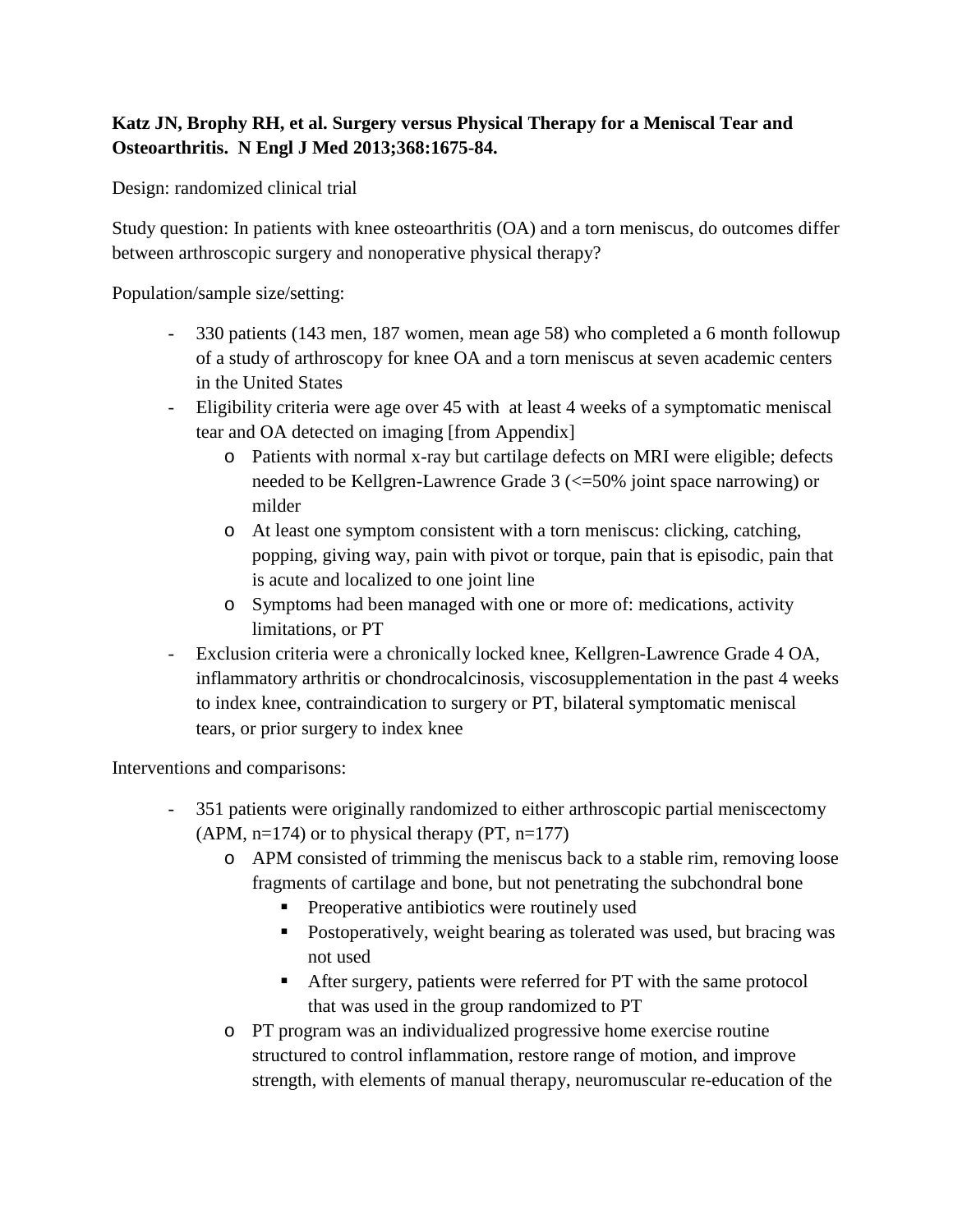quadriceps, and exercises such as resistive exercise, bicycle, treadmill, and other activities

- An acute phase lasted 1-10 days
- A subacute phase lasted 10 days to 4 weeks
- An advanced activity phase lasted 4-7 weeks

## Outcomes:

- Outcomes were assessed at 3 months, 6 months, and 12 months after randomization, with the primary outcome assessed at 6 months
- Primary outcome was the physical function scale of the Western Ontario OA Index (WOMAC) between baseline and 6 months
	- o Secondary outcomes were pain score on the Knee Injury and OA Outcome Score (KOOS) and the physical activity scale of the SF-36
- In the intention-to-treat analysis, the mean improvement in the 6 month WOMAC physical function was 20.9 points in the APM group and 18.5 points in the PT group, with a group difference of 2.4 points; the 95% confidence interval for this difference, which was between -1.8 and 6.5 points, included the value of 0 for no difference between treatments (statistical non-significance)
	- o Similarly, the 6 month KOOS pain scores did not have a significant difference between groups
- Among 330 patients who remained active in the study at 6 months, 51 patients in the PT group (30.2%) had changed treatment plans and undergone APM, and 9 patients (5.1%) assigned to APM had not undergone the procedure
	- o Between 6 and 12 months, another 8 patients in the PT group crossed over to undergo APM
- The authors specified an 8 point improvement in the 6 month WOMAC score as clinically meaningful; this endpoint was achieved by 67.1% of the APM group and by 43.8% of the PT group
	- o Patients assigned to PT who crossed over and underwent APM had similar WOMAC scores at 12 months as the patients who had been assigned to APM in the first place
	- o The patients who crossed over from PT to APM were those who had not had substantial improvement over their baseline status
	- o In the PT group, 21 patients received intraarticular steroid injections, as did 9 patients in the APM group
- Total knee replacement took place in 8 patients, 5 of whom were allocated to APM and 3 of whom were allocated to PT; no significant differences in adverse events were reported between groups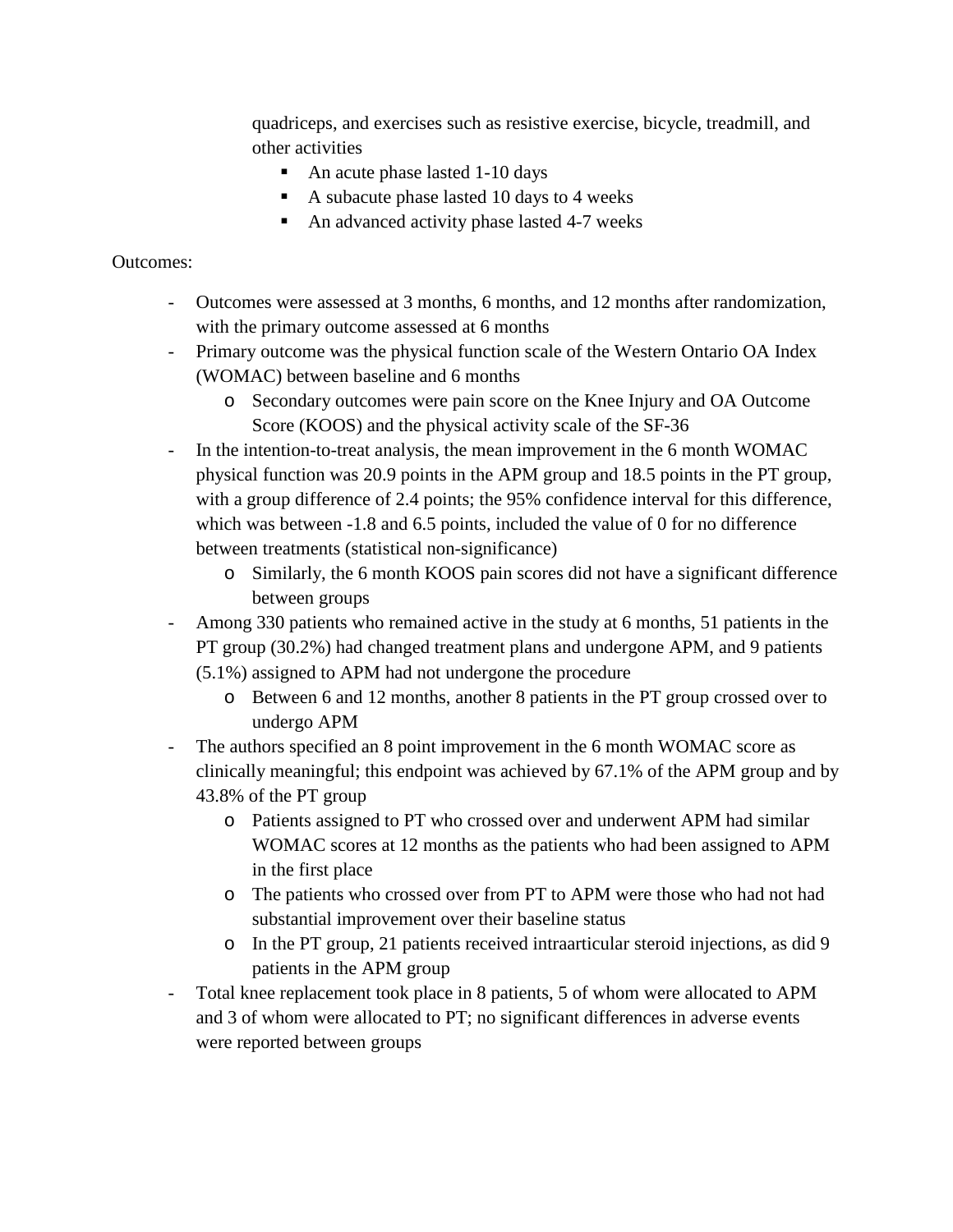Authors' conclusions:

- There were no significant differences in pain and function between patients assigned to surgery and PT after 6 and after 12 months from randomization
- These results were achieved with a 30% crossover from PT to APM at 6 months
- Because only 26% of all eligible patients were enrolled in the study, a form of selective enrollment may have created bias (Katz et al 2011)
- The data do provide some reassurance that an initial nonoperative strategy, which will lead to great improvement in 70% of patients, is appropriate, even the other 30% may need a change of treatment plan inside of about 6 months

## Comments:

- Many crucial features of a high-quality study were reported and executed in this study
	- o The study could not be blinded between surgery and PT, but a sham meniscal operation would have been possible
	- o Given the precedent of clinical trials of arthroscopic lavage in knee OA, in which sham surgery was done, showing no difference between lavage and sham lavage, such a sham control trial does seem to be called for
		- Such a study was done several months after this one (Sihvonen 2013), and showed no difference between sham and actual APM
- The direction of the potential bias arising from selective enrollment is not clear without more information about the eligible patients who declined to enroll; the Katz 2011 article suggests that there may be an underestimate of the effect of arthroscopy if enrollment in the study is disproportionally weighted to more severe cases; regrettably, the necessary data are not routinely collected in standard reporting of clinical trials
- The crossover rates are difficult to interpret, and understanding them would greatly improve the interpretation of the study as a whole
	- o There was wide variation between centers in the rate of crossover, from 0% to 59.5%; these differences are large and seem unlikely to be attributed to biological differences between patients enrolled at the different centers
	- o The intent-to-treat analysis predicts the likely outcomes of treatment plans, provided that these plans are flexible enough to change treatment if a desired response does not occur in a few months
	- o That is, the study could mean that it is reasonable to start the treatment of a torn meniscus with OA using PT, bearing in mind that a significant percentage of patients may not respond to PT
	- o However, the characteristics of the 30% crossover patients are not well described, except for the fact that they did not improve with PT alone